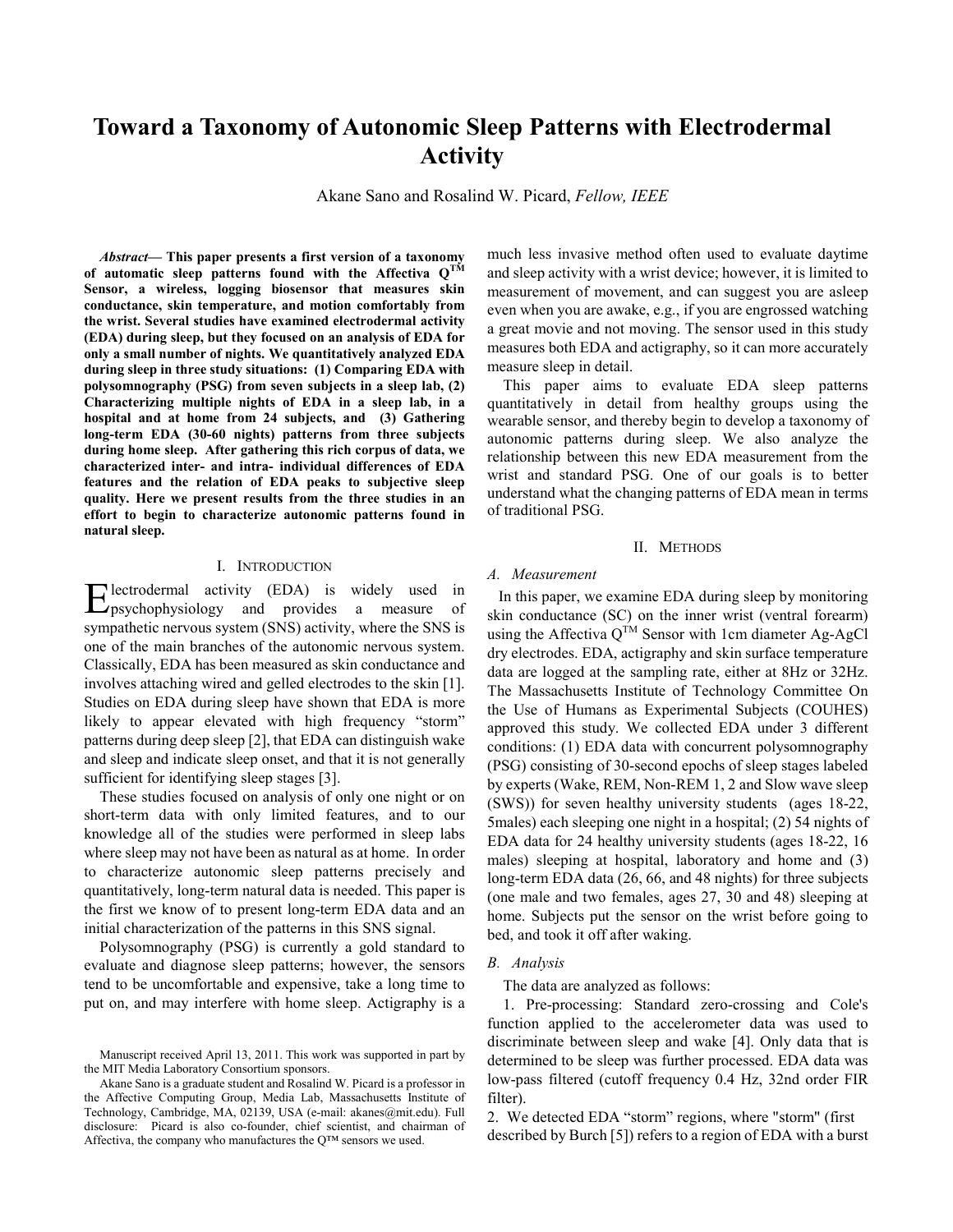of high frequency peaks. We obtained the first derivative of filtered EDA and determined where the slope exceeds a value of 0.09 micro Siemens per second.

Burch originally quantified a storm as a minimum of five galvanic skin responses (GSRs)/min for at least ten consecutive minutes of sleep. In this paper, we defined "storm epochs" as a 30 second epoch with a minimum of three GSRs/30s. If storm epochs are adjacent or within five minutes of each other, they are combined into a "storm".

3. We counted the number of storms per night as well as the number of storm epochs. We also calculated the number of peaks in storms, durations of storms, peak frequency, amplitude and onset time of the first storm. We compared these storm characteristics to sleep stages.

4. We analyzed the correlations between EDA characteristics and sleep stages. We also analyzed correlations among EDA characteristics.

5. Participants in the first two studies were also asked to rate their sleep quality (scale= 1 - 4: Excellent, Good, Fair, and Poor) and we compared this to the EDA storm patterns.

# III. RESULTS

# *A. Relationship between PSG and EDA*

Figure 1 shows one night of EDA, motion and EDA storms with sleep stages and Fig. 2 shows the percentage of each sleep stage over one night. As shown in Fig. 3, six out of seven subjects showed EDA storms during the night. Most storms occurred in Non-REM 2 and SWS. In most subjects, SWS showed more variation of EDA amplitude and most subjects showed less than one micro Siemens EDA (Fig. 4).

We examined the correlation between EDA characteristics and sleep stages. A higher percentage of storm epochs during SWS of the 1st quarter of the night was associated with slower frequency of EDA peaks during SWS over the whole night ( $p < .01$ ) and with greater subjective sleep quality ( $p <$ .05, Fig. 5). Higher average EDA peaks per minute over the night was correlated with higher average EDA peaks per minute in SWS ( $p < .01$ ).

# *B. Inter-individual differences in EDA*

We analyzed the correlations between features, such as frequency of peaks and storms, and the time until onset of the first storm.

According to all data from 24 subjects, 36 out of 54 nights did show storms (67 %). Analysis showed earlier onset of the first storm was correlated with a larger number of storms ( $p <$ .05). A longer percentage of storms in the 1st quarter of the night was associated with a larger number of peaks over the night ( $p < .01$ ). In addition, we found that nights with two storms were most frequent (Fig. 6) and the average number of peaks in EDA storm epochs was most typically four (Fig. 7). Thirty seconds was most frequent in EDA storm duration; moreover, the longest duration was 51 minutes. Twenty peaks of storms were most often observed over the night (Fig. 8). The numbers of epochs with peaks and storms were not correlated with the length of sleep. The first storm occurred most often within 60 minutes after falling asleep (Fig. 9).







Fig. 3. Percentage of epochs having more than three peaks in 30 seconds, in each stage of sleep (in 6 out of 7 participants). The number on each graph is the percent of that night that included such storm epochs.



Fig. 4. Histogram of EDA amplitude in each sleep stage (N=7)



Fig.5. Correlation between subjective sleep quality and the percentage of storm epochs in SWS of the  $1<sup>st</sup>$  Quarter of sleep (N=6)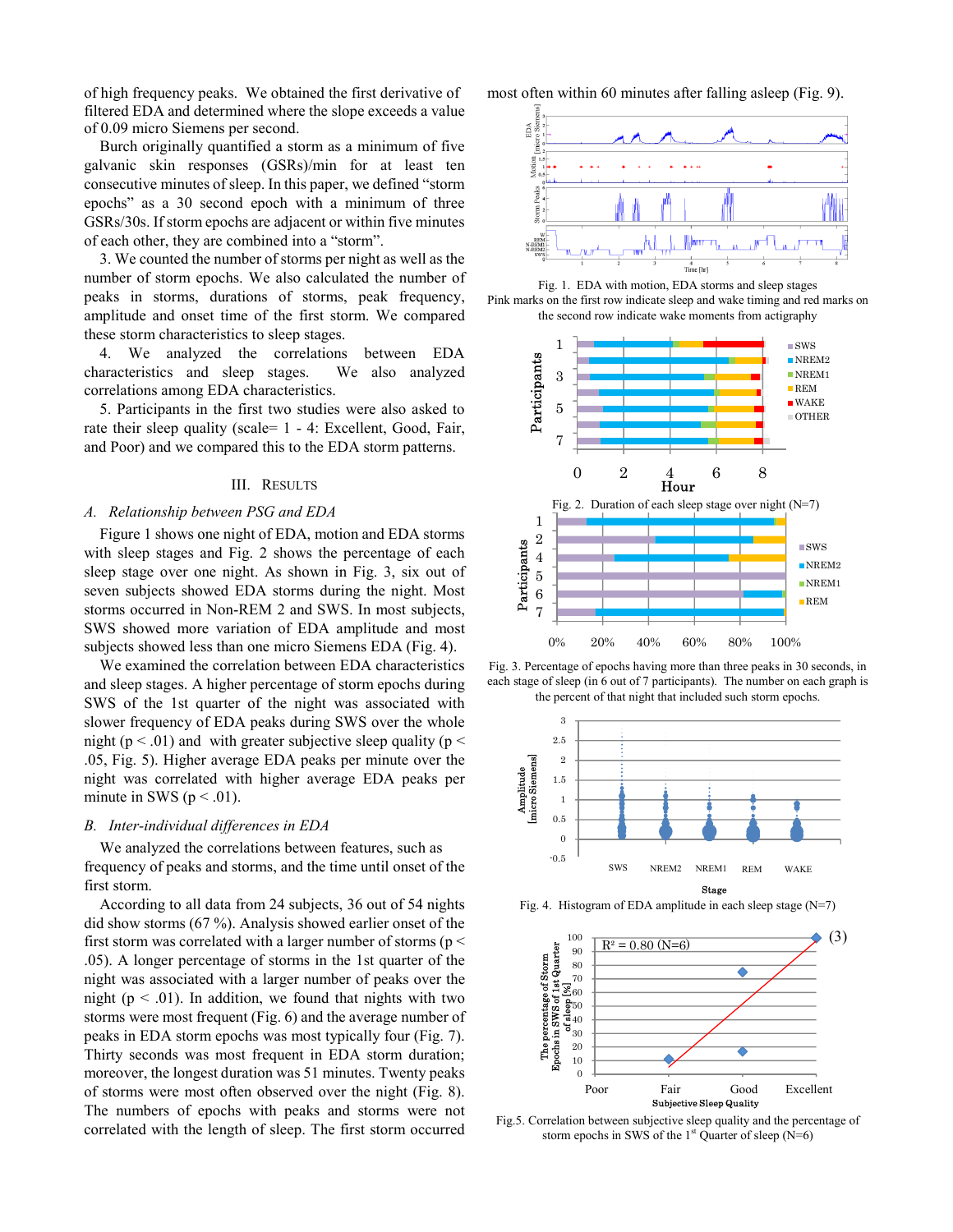

Fig. 6. Histogram of number of storms over night (54 nights)



Fig. 7. Histogram of average frequency of peaks in storm epoch (36 nights)



Fig. 8. Histogram of duration of EDA storms (36 nights, 161 storms)



Fig. 9. Histogram of onset of first storm (3 36 nights)

# C. Intra/inter individual differences from long-term EDA

We also analyzed long-term data from three subjects. As shown in Figure 10, participant 3 showed later sleep time and larger variation than participants 1 and 2. However, the time initiating sleep was neither correlated with the onset of first storms nor the number of peaks of the first s storm.

The three subjects showed storms in 64%, 77% and 71% of all nights. Figure 11 shows that the onset of the first storm was most probable within 60-120 minute s of sleep onset.

EDA amplitude was most likely to be less than 1.5 micro Siemens, as shown in Fig. 12. Figure 13 showed the percentage of epochs with peaks in quarters. Participant 1 showed the most storms in the first and the second quarter; on the other hand, participant 2 showed d the majority of storms in the 3nd and 4th quarters and parti icipant 3 showed storms equally in the 2nd, 3nd and 4 4th quarters. Moreover, participant 1, who was on the mos t regular sleep schedule, showed that the number of peaks of E EDA storms decreased as the number of storms increased (F Fig.14). Long-term EDA data from three subjects also showed that earlier onset of the first storm is associated with a larger number of storms ( $p <$ .05), the same behavior seen with the six subjects in section A who showed storms.



Participants





Fig. 11. Histogram of Onset of the first storm (N=3, home sleep)



Fig. 12. Histogram of EDA amplitude (N=3, home sleep)



Fig. 13. Percentage of storm epochs in each quarter of sleep (N=3, home sleep)